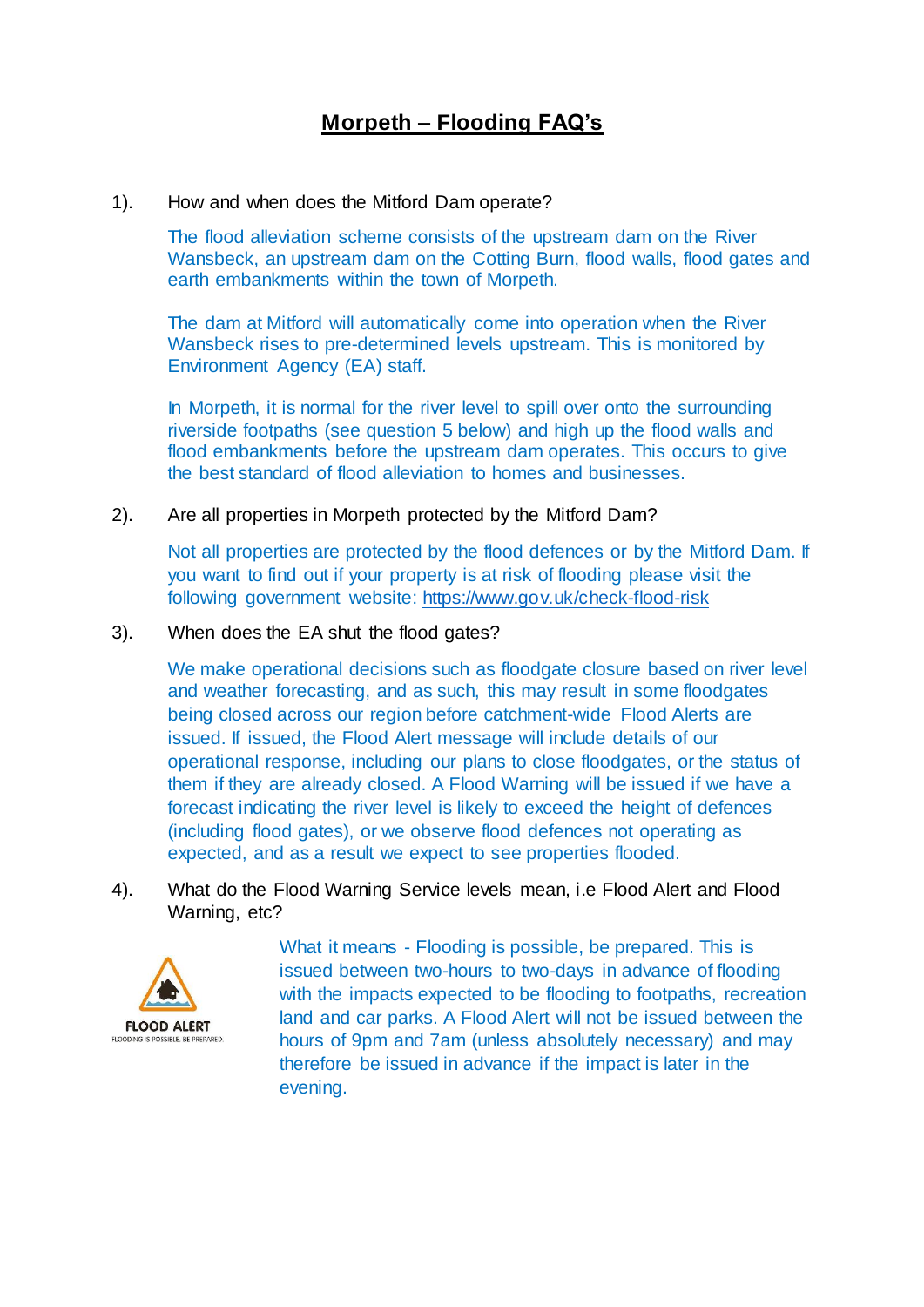

What it means – Flooding is expected, immediate action required. This is issued when impacts expected on the ground are flooding of homes and businesses, flooding of railways and roads, with major impacts, and extensive flood plain flooding.



What it means – Severe flooding, danger to life. This is issued when flooding poses a significant risk to life.

Further information on the flood warning service can be found by visiting [www.gov.uk/sign-up-for-flood-warnings](http://www.gov.uk/sign-up-for-flood-warnings) or by contacting your Community Engagement Officer at [colin.hall@environment-agency.gov.uk.](mailto:colin.hall@environment-agency.gov.uk)

5). Are there areas in Morpeth that the EA and Northumberland County Council (NCC) allow to flood?

There are a number of low lying areas of the town which also still regularly flood, like riverside footpaths, the entrance road to Matheson's Gardens and Oldgate Court, Matheson's Gardens car park and the Newmarket East car park. These areas are areas that can be used to safely hold excess water, when river levels are high, to allow as much flow from the river to pass through, lessening the risk to property level flooding. The EA is funded to protect properties, ie housing and businesses, not car parks and footpaths.

6). How does the new NCC surface water scheme at Bennetts Walk work?

The recently constructed scheme at Bennett's Walk has improved the efficiency of the surface water collection system by installing a new linear drain, reprofiling a section of carriageway and ensuring emergency pumping can be carried out effectively. The improved surface water collection system will continue to discharge to the River Wansbeck when river levels are within their normal range.

When the adjacent river rises to a level which could cause Bennett's Walk to flood, the flap valves covering the outfalls from the highway drainage will close. The flap valves prevent river water flowing back through the highway drainage and flooding Bennett's Walk, but also prevents the highway drainage from discharging to the river. In this situation, Northumberland County Council will pump any accumulating water over the flood wall to prevent flooding of Bennett's Walk.

As part of the ongoing works to address the reported issue of backflow through this gully - a new inspection chamber and non-return valve has been fitted on the existing lead from the gully on the north side of the Goose Hill / Bennetts Walk / Alexandra Road junction.